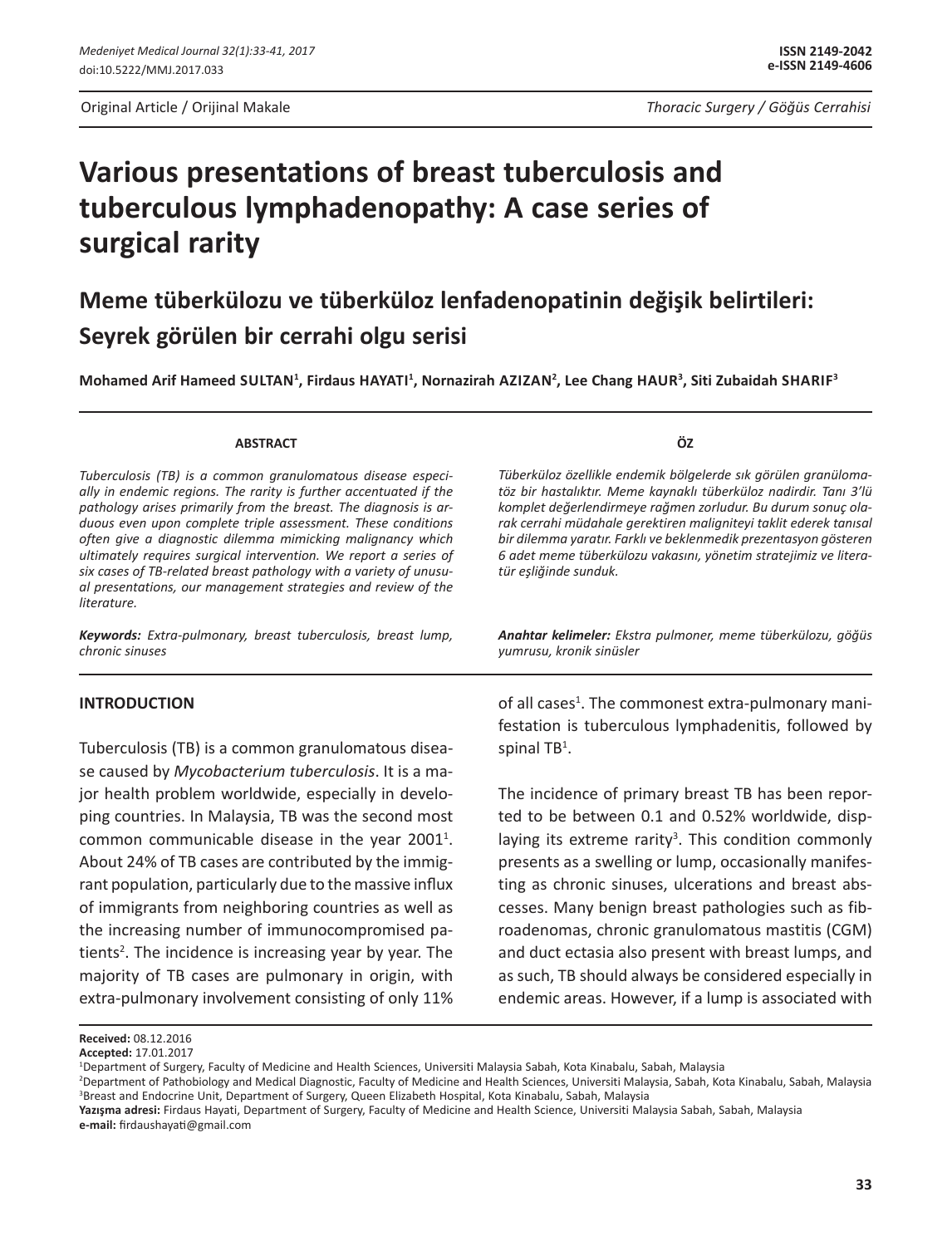axillary or cervical lymphadenopathy, carcinoma should foremost be the primary suspect.

The disease is often overlooked and misdiagnosed since it easily mimics both benign and malignant conditions. This will result in diagnostic dilemma both clinically and radiologically. As such, surgical intervention is often required for accurate diagnosis. Establishment of an accurate diagnosis is essential as medical therapy is the main, and the only treatment modality for breast TB which also prevents unnecessary surgery. Surgical intervention instead should only be reserved for patients who are refractory to medical therapy. Hereby, we present 6 cases of breast TB with various clinical presentations and our experiences to handle such unique entities.

## **CASE 1**

A 40-year-old female patient had a lump in her left breast since 2008. There were no skin changes or ulceration, neither change in size of the breast nor nipple discharge. She had no constitutional symptoms as fever, night sweats, loss of weight or appetite. She had no family history of breast cancer or any TB contact. Clinically, a single lump measuring 2x1 cm was felt at the left upper outer quadrant of her left breast and there was no axillary or cervical lymphadenopathy. An ultrasound revealed multiple benign looking, well-defined hypoechoic lesions in the left breast (measuring 33x15x23 mm at 1 o'clock and 17x9x25 mm at 3 o'clock position) and in the right breast (measuring 9x5x9 mm at 9 o'clock position ). She was subsequently managed for breast fibroadenomas. Annual radiological imaging was similar until 2014 whereby the lesions were reclassified into BIRADS IV-V. The 1 o'clock lesion in the left breast displayed malignant characteristics with ipsilateral axillary lymphadenopathy suspicious of lymph node metastases. The remaining lesions were unchanged.

Fine needle aspiration cytology (FNAC) showed proliferative lesion with atypia, suspicious of malignancy while axillary lymph node revealed suppurative granulomatous lymphadenitis. However, breast core biopsy only revealed fibroepithelial lesion. Due to conflicting pathological reports and the underlying possibility of malignancy, patient subsequently underwent left breast wide excision biopsy and axillary dissection. Histopathological examination (HPE) exhibited the presence of left breast fibroadenoma and tuberculous lymphadenitis. Patient subsequently was referred to Infectious Disease Team and started on fixed-dose combinations of anti-TB medication, ie. Akurit-4 which consists of ethambutol, isoniazid, rifampicin and pyrazinamide. She was given Akurit-4 for 9 months and subsequently recovered well without any surgical complications or anti-TB side effects.

## **CASE 2**

A 23-year-old female patient complained of progressively worsening left mastalgia with discharge of pus from the breast associated with keloid formation and vague palpable mass for the past 1 month. She denied traumatic event or insect bite. There were no constitutional symptoms. However, she revealed previous pulmonary TB contact from family members with treated pulmonary TB who had already completed treatment. Clinically, there were multiple keloids at lower pole of the left breast with the biggest measuring 3x1 cm at 4-5 o'clock position (Figure 1a). There was a barely palpable mass at 8 o'clock position but no axillary lymph node was felt. Subsequent sonography showed a sinus tract arising from the keloid scar leading to a heterogeneous collection at 8 o'clock, measuring 3.3x1.1 mm in size.

Her sinus tract was incised, drained, and excised. HPE revealed the presence of a chronic granulomatous inflammation consistent with TB. Patient was later started on treatment with Akurit-4 which is a combination of ethambutol, isoniazid, rifampicin and pyrazinamide. It was given for 12 months without any recurrence of the sinus inflammation or abscess during follow-up period.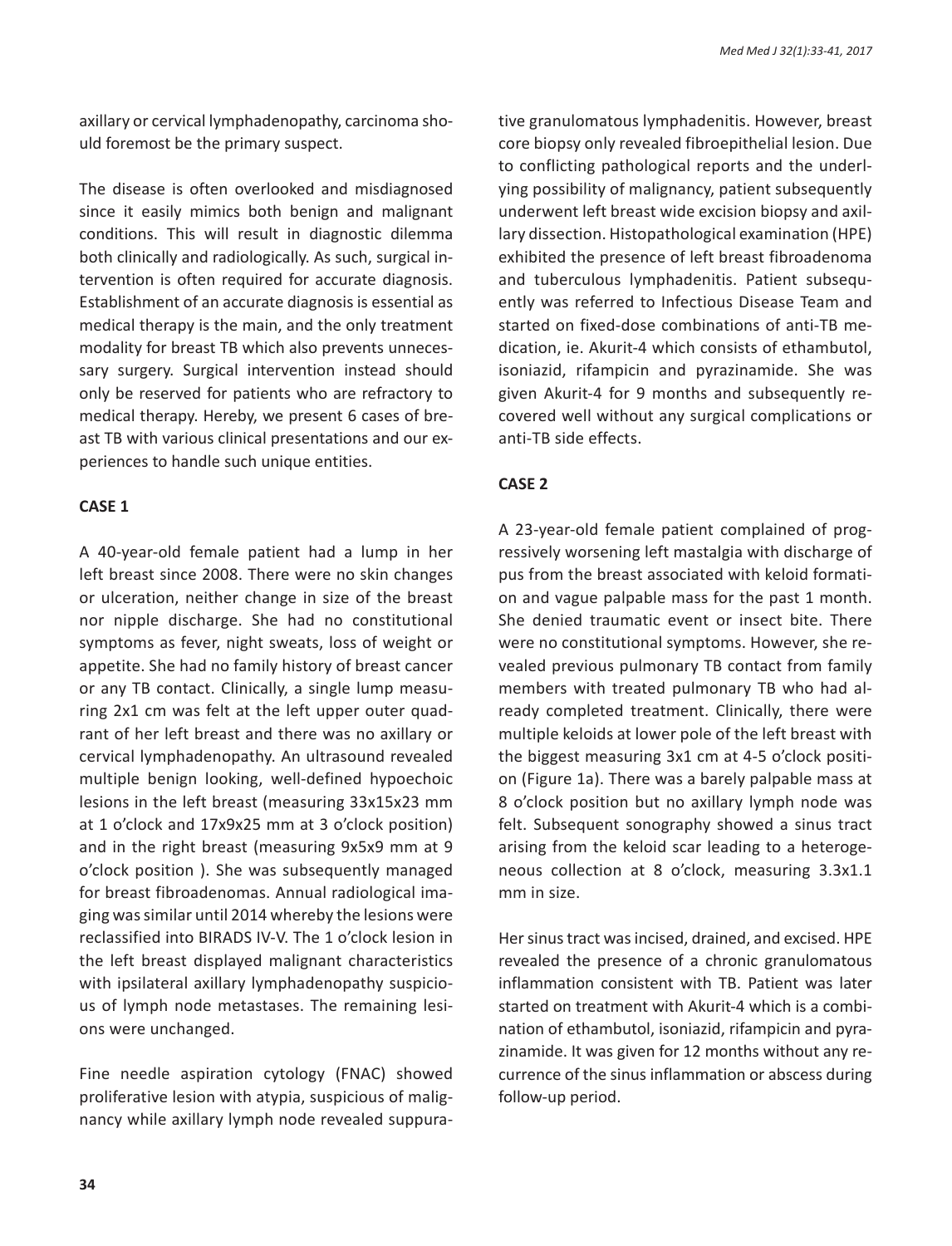

**Figure 1a. Multiple keloids at lower pole of the left breast with the biggest measuring 3x1 cm from 4-5 o'clock position. 1b. A lump measuring 2x1cm on the nipple areolar complex at 9 o'clock position. 1c. Multiple sinuses with pus discharge before initiation of anti-TB treatment. 1d. After completion of anti-TB treatment.**

#### **CASE 3**

A 64-year-old female patient was referred after accidentally found left breast lump with an enlarged left cervical and axillary lymph node during medical check-up. The breast lesion was painless without any associated nipple discharge. She denied constitutional or metastatic symptoms. She had not any symptoms of TB, but history of a pulmonary TB contact was revealed. Mammography revealed fatty breast with two nodules in the left upper outer quadrant. Complimentary ultrasound showed two hypoechoic nodules measuring 1.2x0.8 mm and 0.5x0.5 mm, respectively. The imaging was consistent with BIRADS-IV category.

FNAC of cervical lymph node revealed chronic granulomatous inflammation and only reactive changes in the left axillary lymph node. Core biopsy of the breast lump exhibited benign fibrofatty tissue. Patient then underwent wide local excision of the left breast and axillary dissection because of multifocality of the lesion. HPE of both specimens were consistent with breast tuberculosis and lymphadenopathy. Patient was started on oral treatment with Akurit-4-a combination of ethambutol, isoniazid, rifampicin and pyrazinamide-, and maintained for 12 months. She is currently in good health.

#### **CASE 4**

A 41-year-old female patient presented initially with right axillary swelling for 1 year which was progressively increasing in size, without constitutional or metastatic symptoms. FNAC and core biopsy confirmed metastatic invasive ductal cancer. Mammogram showed BIRADS-V lesion of the right breast. She then underwent right breast mastectomy and axillary dissection. Final HPE was consistent with grade 2 ductal carcinoma without any special type, and clear margin with positive lymphovascular invasion (Figure 4a). TNM score was T2N3Mx. Hormonal status revealed oestrogen & progesterone receptor negativity (ERand PR-). HER-2 status was equivocal (2+). D-DISH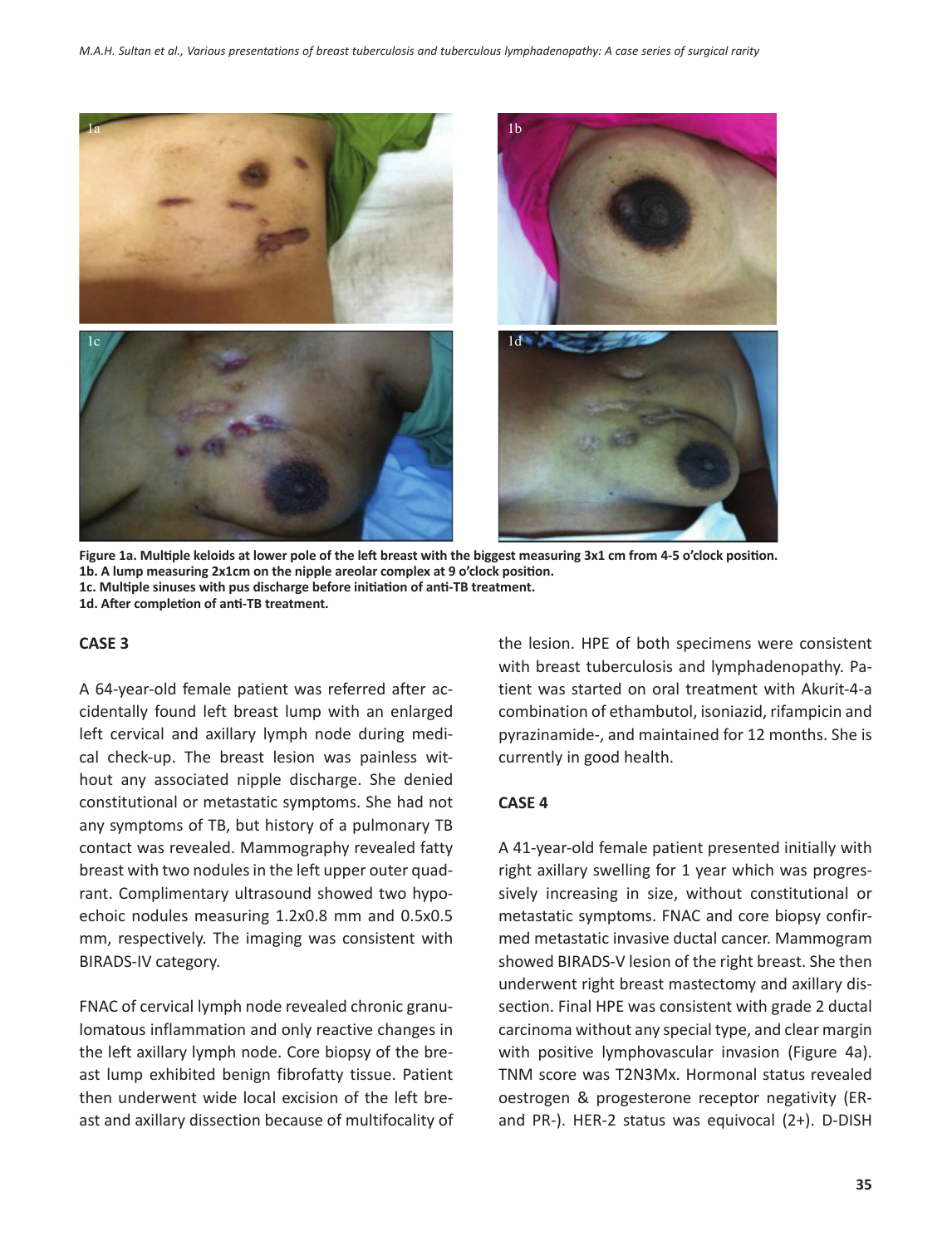

**Figure 2a and 2b. Two ill-defined lesions at upper outer quadrant of left breast. 2c and 2d. A thick wall hypoechoic lesion measuring 0.6x1.1 cm containing a hyperechoic endoluminal lesion measuring 0.4x0.4 cm at 9 o'clock position located at periareolar region.**

was amplified. She received 6 cycles of chemotherapy (FEC), 15 fractions of radiotherapy and 17 cycles of trastuzumab (Herceptin).

One year later, imaging surveillance showed two illdefined lesions at upper outer quadrant of the left breast measuring 0.9x0.5 cm and 1.2x0.4 cm respectively (Figure 2a and 2b). They were classified as BIRADS-IV lesions. Hook wire localization and wide excision of the lesions revealed the presence of a fibroadenoma.

One year following the excision, she complained of left breast mastalgia without any palpable lump. Ultrasonography showed a cystic lesion containing avascular debris, representing an inflamed cyst. She was treated conservatively with strict radiologic followup. However, the lesion was still persistent. In view of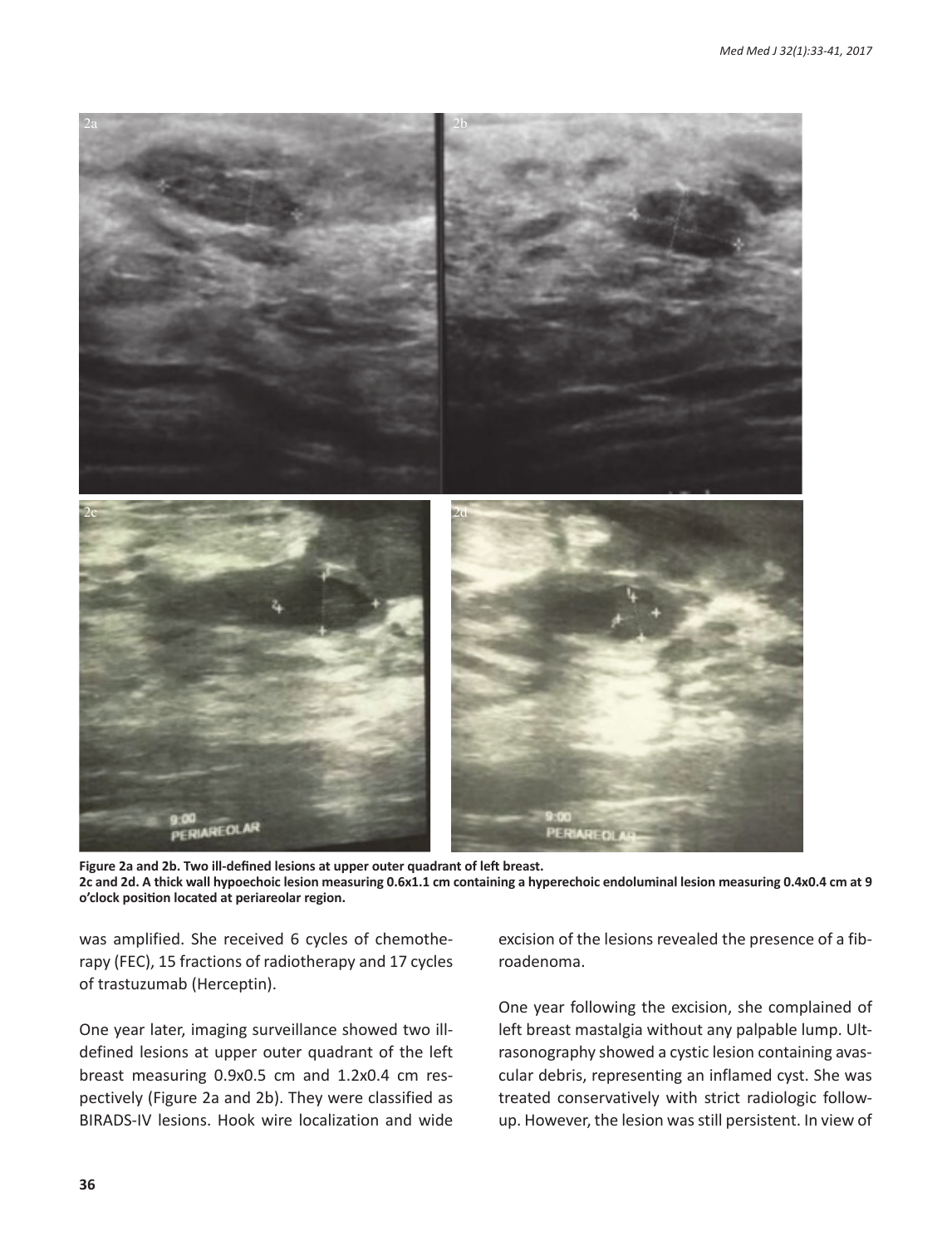

**Figure 3a. Mass involving the left breast, anterior mediastinum, and lung with destruction of the adjacent ribs and sternum. 3b. CT scan picture after 12 months of anti-TB treatment revealed a significant reduction in size of the lesion.**

inconclusive FNAC yield, she underwent core biopsy. The HPE revealed a suture granuloma evidenced by presence of inflammatory infiltrate with vague granulomatous aggregates of epitheloid histiocytes and giant cells and polarisable refractile foreign material. She was then treated conservatively and serial ultrasonographic examinations were planned to monitor the lesion. Nevertheless, she presented again 2 months later with a ruptured abscess from the previously diagnosed suture granuloma. The cavity was excised entirely and HPE was consistent with breast TB. Akurit-4 tablet which is composed ofethambutol, isoniazid, rifampicin and pyrazinamide was given for 12 months. She is well at the moment without any disease recurrence.

#### **CASE 5**

A 47-year-old female patient presented with recurrent formation of multiple sinuses from her left breast and anterior chest wall which was associated with pus discharge without septic complication for 8 years. She neither had TB symptoms nor TB contact. Clinically, there were multiple ulcerations at upper inner quadrant of the left breast extending up to the left upper chest wall (Figure 1c). Her mammogram showed thickening of the skin and anterior chest wall muscle. CT scan of the thorax and abdomen showed features suggestive of advanced breast carcinoma with extension into the mediastinum, ribs, lung with liver metastasis (Figure 3a). However, biopsy of the sinus tract was consistent with granulomatous inflammation secondary to TB. Anti-TB medication was given for 12 months and she responded well with the treatment both clinically and radiologically (Figures 1d and 3b).

### **CASE 6**

A 31-year-old pregnant woman at 28 gestational weeks, presented with recurrent right breast abscess since one month. She had a similar swelling 6 months ago but spontaneously resolved. Initially, it was associated with pus discharge without septic complication. Clinically, there was a lump at 9 o'clock position on the nipple-areolar complex which measured 2x1 cm without evidence of surrounding infection (Figure 1b) Breast ultrasound showed a thick -walled hypoechoic lesion measuring 0.6x1.1cm and containing a hyperechoic endoluminal lesion measuring 0.4x0.4cm at 9 o'clock position located at periareolar region (Figures 2c, and 2d). FNAC and aspiration of pus revealed granulomatous inflammation and smear- positive acid-fast bacilli, respectively. Standard anti-TB medication, Akurit-4 which consists of ethambutol, isoniazid, rifampicin and pyrazinamide was initiated. She will receive Akurit-4 medication for 12 months as well. She is currently under our surveillance so as to monitor anti-TB response.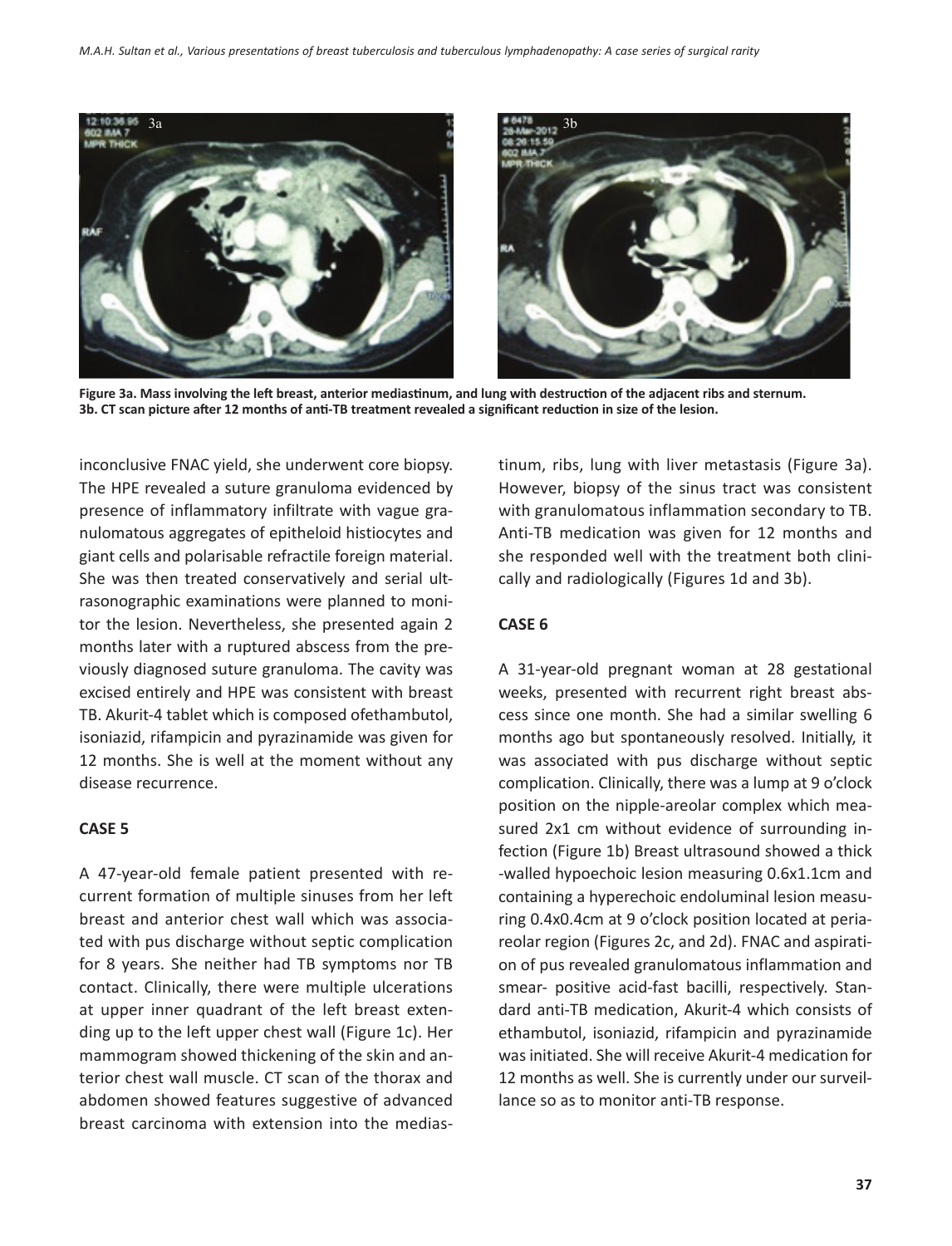

**Figure 4a. Histopathological features of ductal carcinoma of no special type. 4b. Histopathology of breast TB showing caseating granuloma (upward black head arrow) with Langhan's giant cells (downward white head arrow).**

**4c. Scattered acid-fast bacilli highlighted by Ziehl-Neelsen stain.**

#### **DISCUSSION**

Breast TB was firstly described by Sir Astley Cooper in 1829 as, "scrofulous swelling in the bosom of young women"4 . It is an extremely rare entity, because breast tissue is remarkably resistant to tuberculosis. Similar to skeletal muscle and spleen, it provides a barren environment for the survival and multiplication of tubercle bacilli<sup>5</sup>.

Primary breast TB is postulated to develop due to direct inoculation of the breast through skin abrasions or lacrimal duct openings in the nipple. It mostly develops in pregnant and lactating breasts due to an increased blood flow and dilated ducts. These physiological changes allow them to be more vulnerable to ascending infection. This condition happens in Case 6 as she was pregnant at the time of diagnosis. Breast TB is labelled as secondary type if the source of infection is identifiable. It is more common in comparison to the primary counterpart. Commonly it spreads through hematogenous, lymphatic or even direct pathway from the lungs or pleural spaces. Case 5 shows an example of secondary breast TB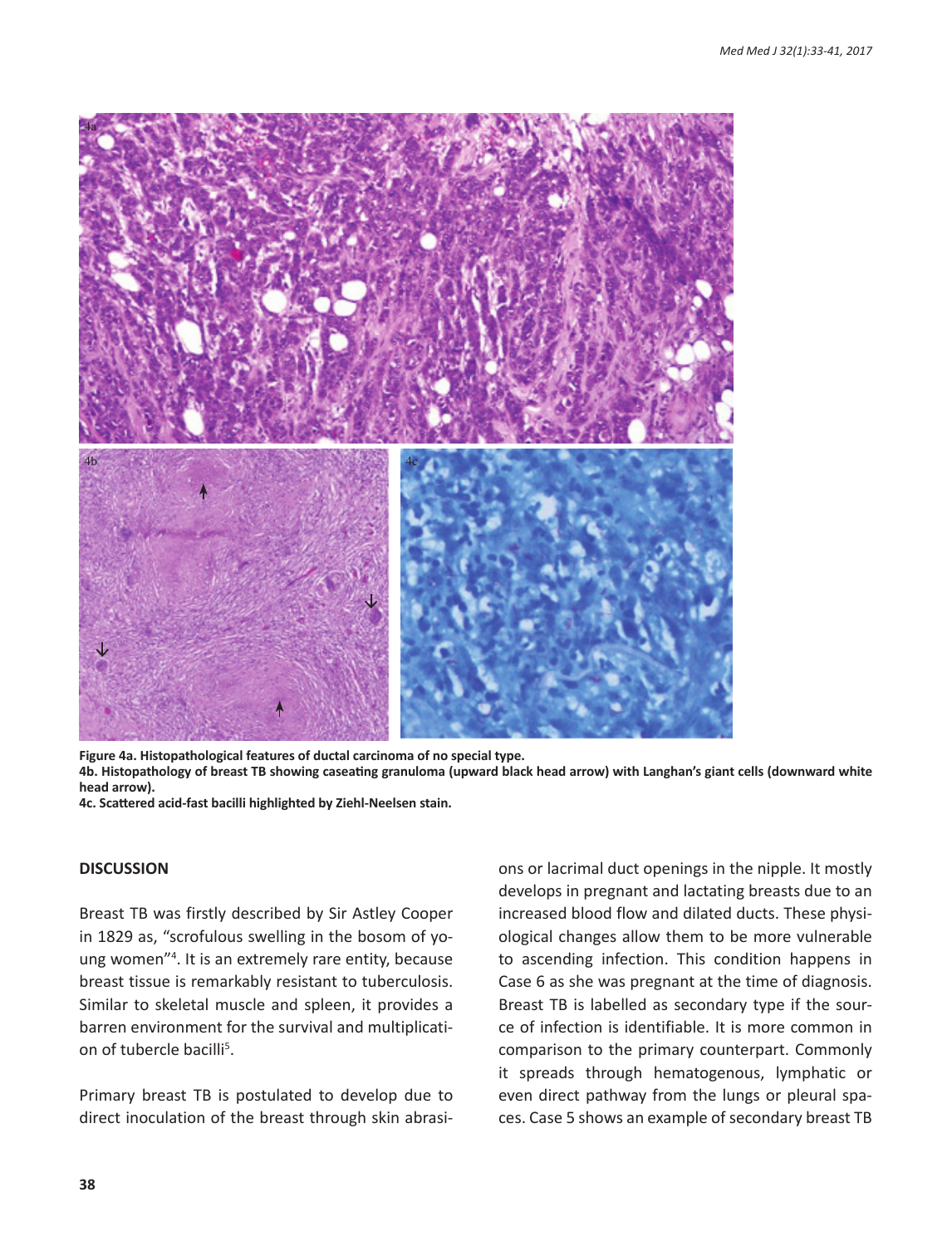since her breast was infected directly from the lung, pleura and mediastinal lymph nodes as evidenced by the CT scan.

Breast TB is classified into 3 categories namely nodular, diffuse/confluent and sclerosing tubercular mastitis<sup>5</sup>. The nodular type is considered to be the most common presentation of breast TB. It is slow growing, well circumscribed lesion and typically oval in shape. Such characteristics mimic fibroadenoma, however in an extremely worst scenario, it may even simulate malignancy. Yet, biopsy alone is not adequate for definitive diagnosis, hence surgical resection is needed. This category has been delineated by cases 1 and 3 in this manuscript. The diffuse/confluent type is characterized by multiple lesions associated with discharging sinuses, even seldom with keloid formation. This might be misinterpreted as breast abscess. Cases 2 and 4 display characteristics suggestive of this type. Occasionally, it can also present as a huge mass mimicking chronic granulomatous mastitis and unfortunately it can be misdiagnosed as inflammatory breast cancer<sup>6</sup>. The final type namely sclerosing tubercular mastitis is seen in elderly women and is characterized by an excessive fibrotic process. None of our cases depicted a similar presentation of this form.

Any breast pathology should normally be approached with standard triple assessment. They include history and physical examination, radiological assessment using mammography and complimentary ultrasonography, and lastly cytological and histological examination. The final diagnosis can safely be established if these steps are followed. In view of diagnostic ambiguity, the case should always be managed in tertiary center with the presence of breast and endocrine surgeon. Multidisciplinary team discussion is essential as variety of specialized field members are able to offer their expert opinions in co-managing this granulomatous infection, hence appropriate management can wholly be delivered.

Even mammography is part of a triple assessment, it is of limited value in breast TB. It does not aid in the diagnosis especially in young women in view of high density of the breast tissue. In nodular tubercular mastitis, it may reveal a dense round area with indistinct margins seen without the classic halo sign or popcorn calcification in fibroadenoma<sup>7</sup>. In diffuse/confluent type, mammography may show dense breast tissue with thickened skin in which it mimics inflammatory breast carcinoma<sup>7</sup>. Findings of a homogenous dense mass with fibrous septae and nipple retraction may be seen in sclerosing tubercular mastitis<sup>7</sup>. Besides, CT scan seldom adds to the diagnostic yields other than in defining the involvement of thoracic wall and in the assessment of treatment response. In fact, it may demonstrate radiologic features which are indistinguishable from advanced breast carcinoma as is seen in Case 5.

Definitive diagnosis of breast TB can be established via bacteriological, histopathological and molecular tests. The aspirated pus can be cultured in a special medium namely Lowenstein-Jensen (LJ) or BAC-TEC culture media. Presence of growth is essential for a confirmatory diagnosis. However, in reality, the culture is often time-consuming. The mean detection period for Mycobacterium tuberculosis by using Lowenstein-Jensen medium culture is 24 days and 12 days for BACTEC culture<sup>8</sup>. Culture media also has its own pitfall as the possibility of false-negative results in pauci-bacillary samples. These will lead to inevitable delay in obtaining the final result.

Microscopic evidence of caseating granuloma with Langhan's giant cells in the histopathological specimen is evocative of breast TB (Figure 4b). Presence of acid-fast bacilli highlighted by Ziehl-Neelsen stain is always pathognomonic (Figure 4c). However, its existence is not always available especially in partially treatable TB, low yield biopsy specimens and formalin-fixed tissue sections. In CGM, specimen reveals predominantly lobular granulomas and lack of caseous necrosis, while breast TB usually centers on the ducts rather than lobules<sup>7</sup>. Foreign body granuloma almost always masks the diagnosis of TB. The granuloma formation is often identical between these two, but the treatment is obviously discrete. Such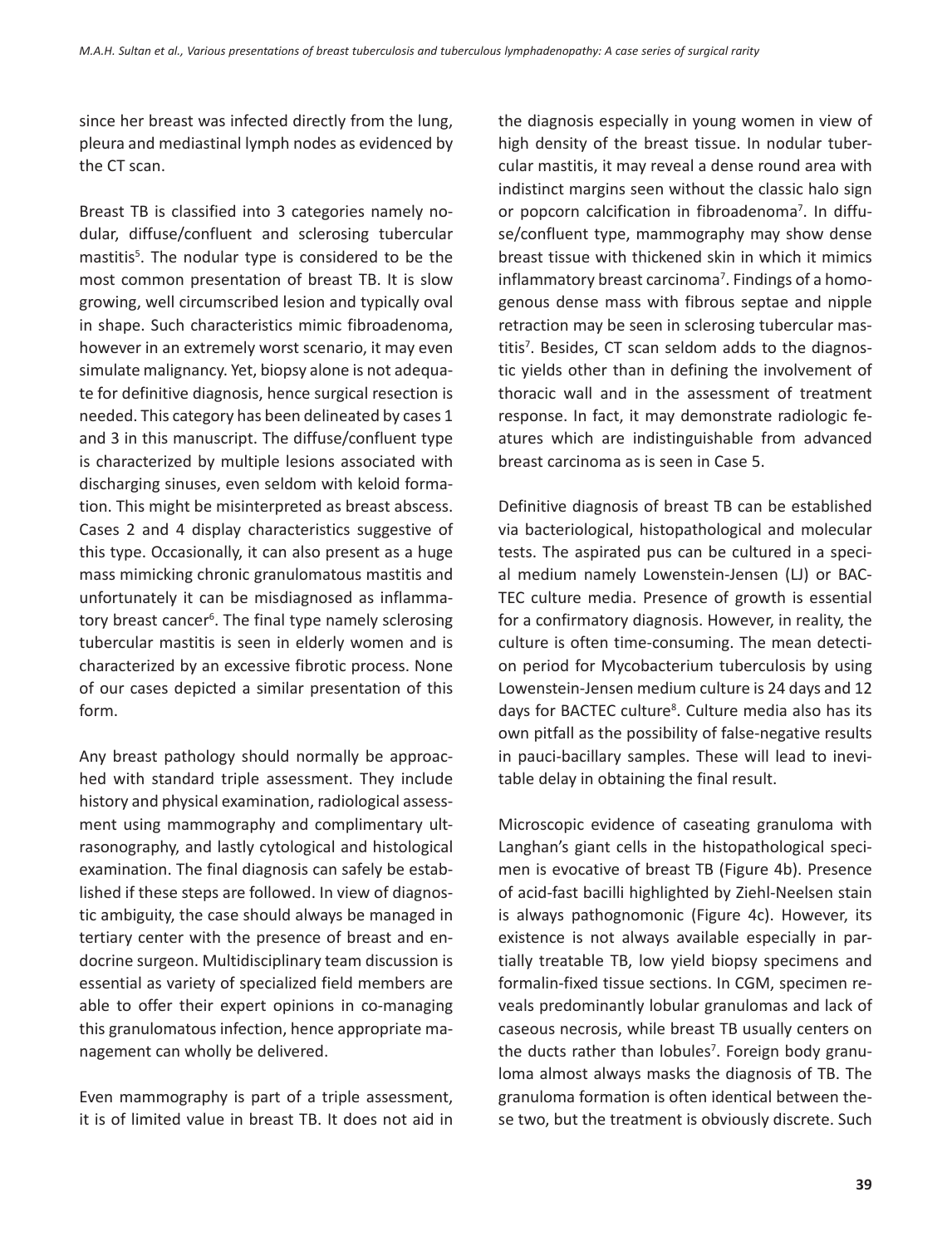sequence of events has been highlighted in case 4.

Molecular method has a sensitivity of 75.9% for the diagnosis of breast TB<sup>8</sup>. TB-polymerase chain reaction (TB-PCR) is reliable with a rapid turnaround time of less than one day relative to mycobacterial cultures<sup>8</sup>. It is recommended in cases of negative culture results or for differential diagnosis of CGM<sup>5</sup>. By yielding faster test results, it obviates the need for mutilating surgery and anti-TB therapy can be initiated instead without delay. However, it is technology dependent, costly and not readily available in every center. None of our cases used TB-PCR as method of diagnosis in view of the deficiency of the relevant services.

The most recent technique aimed to improve molecular detection is culture-enhanced PCR especially in extra-pulmonary specimens. It has sensitivity, specificity, positive predictive value, and negative predictive values of 88.6%, 100%, 100%, and 97.9%, respectively<sup>9</sup>. Other newer diagnostic platform that can be used is The Xpert MTB/RIF assay, which is an automated, closed system that performs real-time PCR10. This enables rapid diagnosis of TB with minimal technical expertise. This method has been endorsed by the WHO in December 2010 as a replacement for sputum smear microscopy $10$ . Up to date, many researches have been performed to evaluate the diagnostic accuracy of Xpert MTB/RIF assay $11,12$ .

Anti-TB medication is the first line treatment. Four drugs used as anti-TB medications include ethambutol 800 mg/day, rifampicin 450 mg/day, isoniazid 300 mg/day and pyrazinamide 1500 mg/day (EHRZ) $^{13}$ . For newly-diagnosed breast TB, the standard treatment is a minimum of 6-month regimen consisting of daily doses of EHRZ for two (intensive phase), then daily doses of HR (isoniazid and rifampicin) for 4 months (maintenance phase) $13$ . Even the guideline has suggested for a minimum of 6-month period, we tend to initiate anti-TB drugs for 9, and 12 months for lymph node and breast TB respectively. Since separate dosages tend to cause non-compliance, the initiation of fixed dosage has improved its delivery. The introduction of Akurit-4 which consists of ethambutol 275 mg, isoniazid 75 mg, rifampicin 150 mg and pyrazinamide 400 mg, has reduced the risk of non-compliance by 17% and consequently improves effectiveness of therapy14. The recommended daily dosages of Akurit-4 are based on the body weight of the patients (30-37 kg, 2 tablets , 38-54 kg, 3 tablets, 55-70 kg 4 tablets daily, and for  $\geq$  70 kg, 5 tablets).

Nevertheless, surgical intervention is only needed in a patient histopathologically unresponsive to anti-TB therapy. Breast conserving surgery or mastectomy with or without axillary dissection is reserved for cases masquerading malignancy, extensive disease causing a large ulceration, persistently discharging sinuses or unsightly appearance of a keloid.

#### **CONCLUSION**

Breast TB represents a rare entity considering its breast pathology. It gives a perplexing dilemma for a definitive diagnosis. Yet, standard triple assessment should never be neglected. A combination of bacteriological, histopathological and molecular methods can enhance diagnostic accuracy, thus treatment strategy can be initiated early. Breast TB should always be considered in a patient with poorly responsive breast pathology especially in the endemic region.

#### **DIsclosure**

The authors have no conflict of interests regarding the publication of this article. Written informed consent was obtained from the patient for publication of this case report and its accompanying images.

#### **REFERENCES**

- 1. Swarma NY. A review of tuberculosis research in Malaysia. *Med J Malaysia* 2014;69:88-102.
- 2. Dony JF, Ahmad J, Khen TY. Epidemiology of tuberculosis and leprosy, Sabah, Malaysia. *Tuberculosis* 2004;84:8-18. https://doi.org/10.1016/j.tube.2003.08.002
- 3. Harris SH, Khan MA, Khan R, Haque F, Syed A, Ansari MM. Mammary tuberculosis: analysis of thirty-eight patients. *ANZ J Surg* 2006;76:234-7.
	- https://doi.org/10.1111/j.1445-2197.2006.03692.x
- 4. Cooper A. Illustrations of the diseases of breast: Part I, Lon-